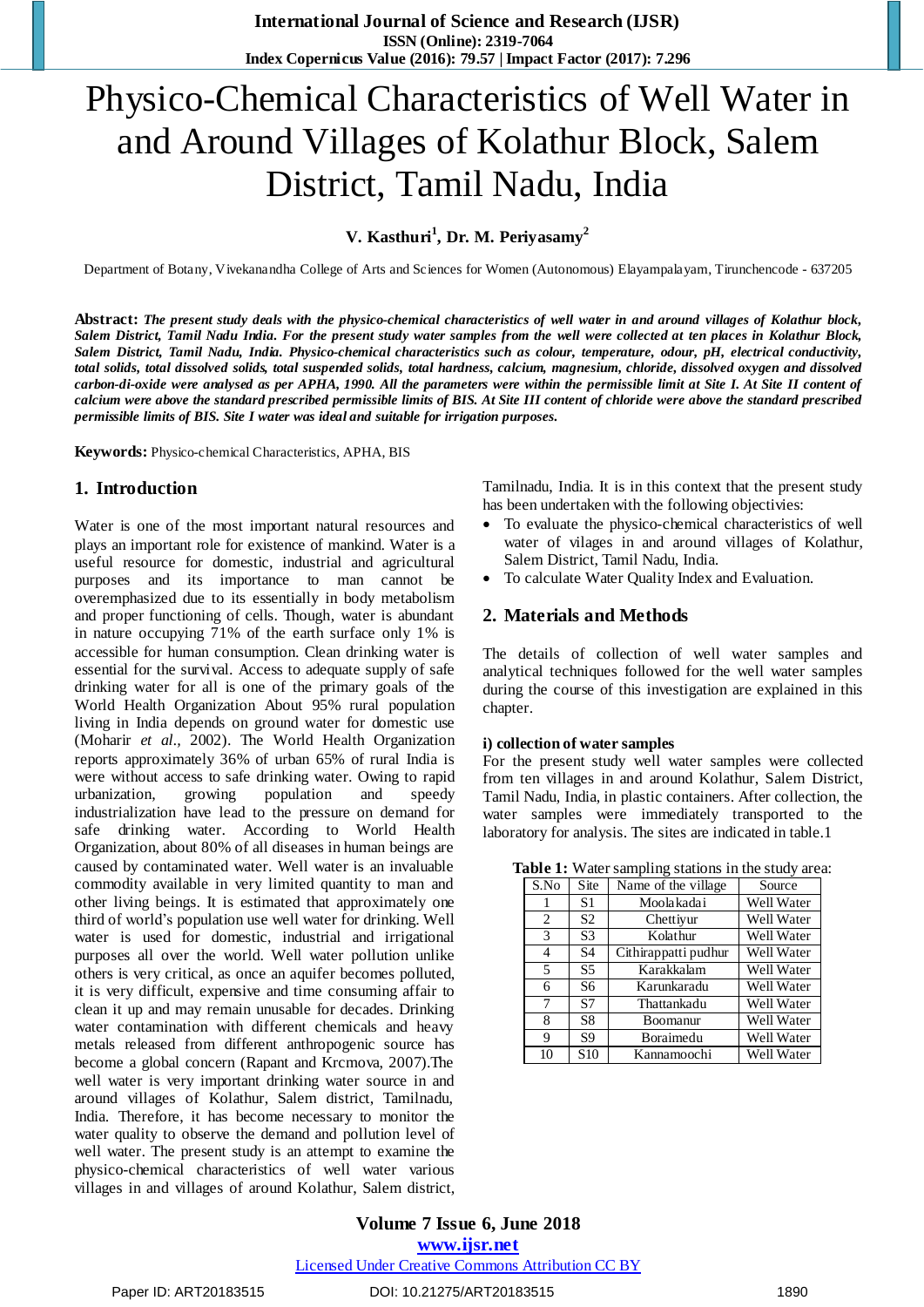#### **Preservation of water samples:**

Polythene bottles for sample preservation were thoroughly cleaned by rinsing with  $8M$ ,  $HNO<sub>3</sub>$  followed by reported washing with distilled water. The bottles were rinsed thrice

with well water samples before the preservation. During the period of analysis the water samples were preserved as for the preservation techniques of APHA, 1990, (table 2).

| Table 2: Water preservation techniques: |  |  |  |
|-----------------------------------------|--|--|--|
|-----------------------------------------|--|--|--|

| S.No | Parameters               | Recommended sample volume (ml) Type of container |     | Preservation                   | Allowable holding time |  |
|------|--------------------------|--------------------------------------------------|-----|--------------------------------|------------------------|--|
|      |                          | 100                                              | P.G | Determine on site              |                        |  |
|      | Specific conductance     | 100                                              | P.G | $Refrigerate-40C$              | 24 <sub>hr</sub>       |  |
|      | Solids (total dissolved) | 100                                              | P.G | Refrigerate- $4^0C$            | 7 days                 |  |
|      | Dissolved oxygen         | 100                                              | P.G | Fix on site                    | 6 hr                   |  |
|      | Hardness                 | 100                                              | P.G | Refrigerate- $\overline{4^0C}$ | 7 days                 |  |
|      | Chloride                 | 100                                              | P.G | Not required                   | 7days                  |  |
|      |                          |                                                  |     |                                |                        |  |

P-Plastics, G-Borosilicate Glass

#### **iii) Characterization of the the well water samples:**

The physico-chemical characteristics of water samples such as colour, temperature, odour, pH, electrical conductivity, total solids, total dissolved solids, total suspended solids, total hardness, calcium, magnesium, chloride, dissolved oxygen and dissolved carbon-di-oxide were determined using standard methods (APHA,1990). The methods are indicated in table 3.

**Table 3:** Methods used to measure physico-chemical characteristics of water samples;

| $\overline{\text{S}}$ .No | Parameters                    | Analytical                     | Reference  |
|---------------------------|-------------------------------|--------------------------------|------------|
|                           |                               | method                         |            |
| 1                         | pH                            | pH meter                       | APHA, 1990 |
| 2                         | Electrical Conductivity       | Conductivity bridge APHA, 1990 |            |
| 3                         | <b>Total Solids</b>           | Gravimetric                    | APHA, 1990 |
| 4                         | <b>Total Dissolved Solids</b> | Gravimetric                    | APHA, 1990 |
| 5                         | Total Suspended Solids        | Gravimetric                    | APHA, 1990 |
| 6                         | <b>Total Hardness</b>         | Titrimetric                    | APHA, 1990 |
| 7                         | Calcium                       | Flame Photometer               | APHA, 1990 |
| 8                         | Magnesium                     | Flame Photometer               | APHA, 1990 |
| 9                         | Chloride                      | Titrimetric                    | APHA, 1990 |
| 10                        | Dissolved Oxygen              | Titrimetric                    | APHA,1990  |
|                           | Dissolved carbon-di-oxide     | Titrimetric                    | APHA, 1990 |

#### **iv) Water Quality Index:**

The Water Quality Index of the collected water samples was calculated to arrive at the level of population. However, the Water Quality Index (WQI) is bound to depend on the intended use of the water. The standards for surface irrigation of the effluent recommended (Goel and Sharma, 1996) by Bureau of Indian Standards for the 10 parameters chosen for the analysis along with the assigned weights (Punmia, 1977) are shown in Table 4.

| <b>Table 4:</b> Standards for surface irrigation of the effluent |
|------------------------------------------------------------------|
| recommended by Bureau of Indian Standards (BIS)                  |

| S.No | Parameters*                   |                   |                             | Standard Weight Unit weight |
|------|-------------------------------|-------------------|-----------------------------|-----------------------------|
|      |                               | (s <sub>i</sub> ) | (w <sub>i</sub> )           | (w <sub>i</sub> )           |
|      | pН                            | $6 - 9.0$         |                             | 0.04                        |
| 2    | Electrical Conductivity       | 400               | $\mathcal{D}_{\mathcal{L}}$ | 0.09                        |
| 3    | <b>Total Harness</b>          | 250               |                             | 0.04                        |
| 4    | <b>Total Dissolved Solids</b> | 2100              | $\mathcal{D}_{\mathcal{A}}$ | 0.09                        |
| 5    | Calcium                       | 75                | 3                           | 0.13                        |
| 6    | Magnesium                     | 50                |                             | 0.04                        |
|      | Chloride                      | 600               |                             | 0.18                        |

All the values are expressed in mg  $\Gamma^1$  except pH and electrical conductivity. Water Quality Intex calculation was carried out as per Harton (1965), as modified by Tiwari and Mishra (1985). Weights (wi)wre assigned to various water parameters as indicated in the above table, which ranged from 1 to 4. According to the role of various parameters on the overall quality of water, the rating scales fixed. The parameters were assigned according to their importance and incidence in surface irrigation. The weight  $(wi)$  for the i<sup>th</sup> parameter  $(i= 1, 2, \ldots, 10$  in our case) was calculated from the following relation: W

wi=…….. ∑wi=1……………..(1)

10

Which ensures that 10wi =1 i=1………………(2)

The unit weight calculated from the relation shown are indicated in the Table. The rating scales for the 10- water quality parameters considered here are given in Table 5. Each parameter has been divided into 5 intervals according to the ranges. The quality index (qi) was corresponding to each range (varying from 0-100) and the extent of pollution corresponding to various value ranges, in descriptive terms, are given in the table.

qi-100- Ideal limit (BIS)

0-Severe value (BIS)

Other ratings, namely qi-25,50 and 75 are intermediate scales between ideal and severe values of BIS for irrigation water.

Of The Water Quality index (WQI) is the aggregate of the multiplication of qi and wi of the parameters.

i.e.  $\mathbf{\dot{W}}\mathbf{Q}\mathbf{I} = \sum_{i}^{10} \mathbf{p} \mathbf{i} \mathbf{w} \mathbf{i}$ 

 $i=1$ 

Based on WQI value the quality status is assigned, i.e. if WQI is 75-100 the parameters are in "ideal" limit as shown in Table 5.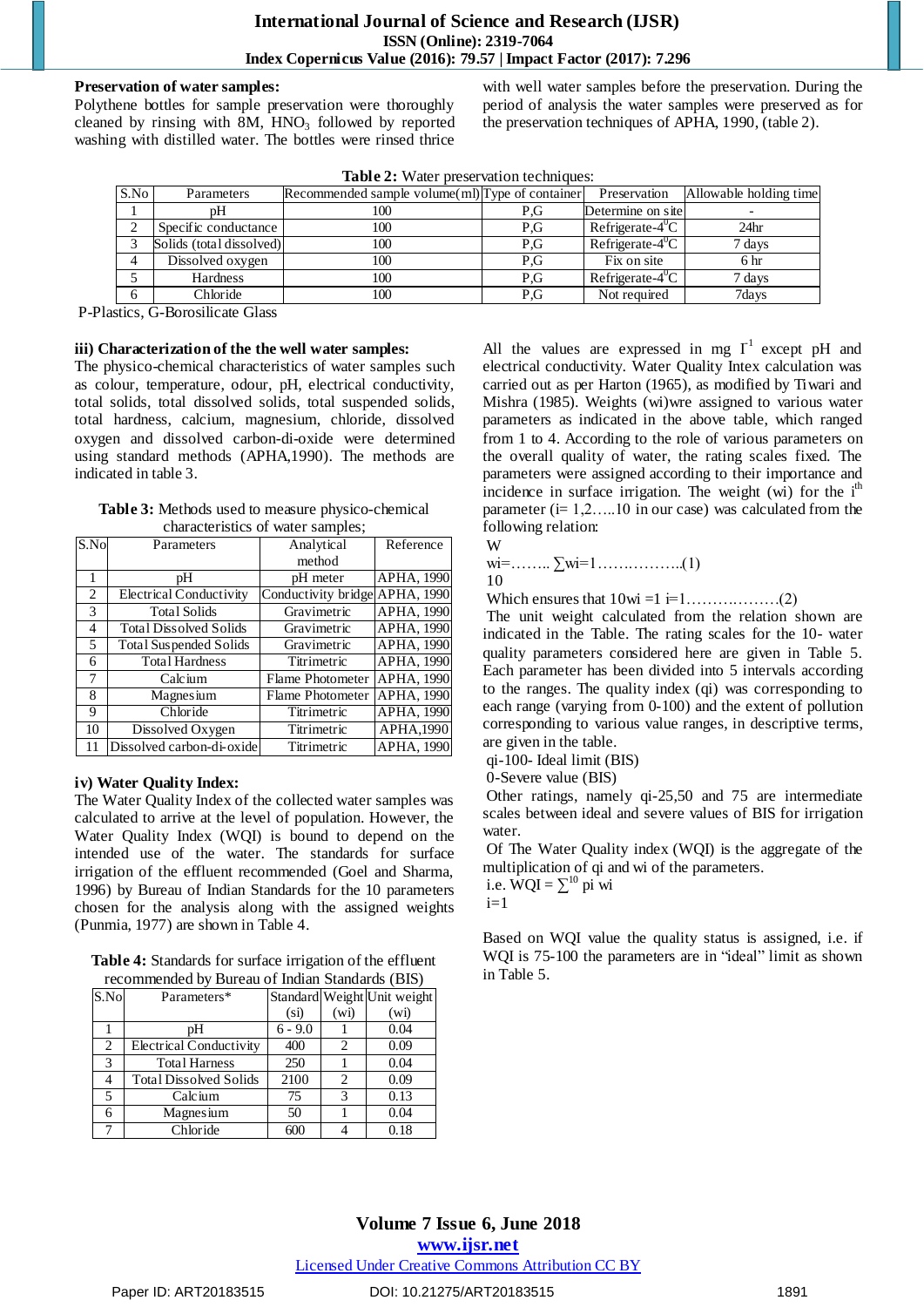| <b>Table 5:</b> Extent of Pollution: |                               |             |             |             |                        |        |
|--------------------------------------|-------------------------------|-------------|-------------|-------------|------------------------|--------|
| S.No                                 | Parameters                    | Ideal       | Slight      | Moderate    | Extreme                | Severe |
|                                      | pΗ                            | $6.0 - 7.5$ | $7.6 - 8.0$ | $8.1 - 8.5$ | 8.6-9.0                | >9.0   |
| 2                                    | Electrical Conductivity       | $0 - 100$   | 101-200     | 201-300     | 301-400                | >400   |
| 3                                    | <b>Total Harness</b>          | 50-100      | $101 - 150$ | 151-200     | 201-250                | >250   |
| 4                                    | <b>Total Dissolved Solids</b> | $0 - 500$   | 501-1000    | 1001-1500   | $1501 - 2100 \ge 2100$ |        |
| 5                                    | Calcium                       | $0 - 20$    | 21-40       | $41-60$     | 61-75                  | >75    |
| 6                                    | Magnesium                     | $5 - 15$    | $15 - 25$   | $26 - 35$   | $36 - 50$              | >50    |
| 7                                    | Chloride                      | 50-150      | 151-250     | 251-400     | $401 - 600$            | >600   |
|                                      | Rating (qi)                   | 100         | 75          | 50          | 25                     |        |

## **International Journal of Science and Research (IJSR) ISSN (Online): 2319-7064 Index Copernicus Value (2016): 79.57 | Impact Factor (2017): 7.296**

All the values are expressed in mg  $\Gamma^1$  except pH and electrical conductivity.

## **3. Results**

The physico-chemical characteristics of water samples at site I is presented in Table 6. The pH of the water samples at site I was 7.47. The total solids, total dissolved solids and total suspended solids of the water sample at Site I 623.3, 386.66 and 236.66 mg $I^1$  respectively. The content of calcium, magnesium, total hardness and chloride content were low compare than Site II. Dissolved oxygen content of the water sample was  $7.63$ mg $\Gamma^1$ .

The physico-chemical characteristics of water samples at site II is presented in Table 7. The pH of the water sample at site II was 8.84. The electrical conductivity of the water sample was 4.36 mS/cm. The total solids, total dissolved solids and total suspended solids of the water sample at site I were 3000, 1966.66 and 1033.33 mg $I<sup>-1</sup>$  respectively. The content of calcium, magnesium, total hardness and chloride content were high compare that site I and III. Dissolved oxygen and dissolved carbon-di-oxide content of the water sample were 0.33 and 35.66mg $\Gamma^1$  respectively.

| Table 6: Physico-chemical characteristics of Site I. |  |
|------------------------------------------------------|--|
|                                                      |  |

| S.No | Parameters                     | Value      |
|------|--------------------------------|------------|
|      | Colour                         | Colourless |
| 2    | Temperature                    | $29^0C$    |
| 3    | Odour                          | Odourless  |
| 4    | pH                             | 7.47       |
| 5    | Electrical Conductivity(mS/cm) | 2.3        |
| 6    | <b>Total Solids</b>            | 623.33     |
| 7    | <b>Total Dissolved Solids</b>  | 386.66     |
| 8    | <b>Total Suspended Solids</b>  | 236.66     |
| 9    | <b>Total Hardness</b>          | 86.30      |
| 10   | Chloride                       | 44.88      |
| 11   | Dissolved Oxygen               | 7.63       |
| 12   | Dissolved carbon-di-oxide      |            |
| 13   | Calcium                        | 54.50      |
| 14   | Magnesium                      | 26.31c     |

All the values are average of three individual observations.

| Table 7: Physico-chemical characteristics of site II. |  |  |  |
|-------------------------------------------------------|--|--|--|
|-------------------------------------------------------|--|--|--|

| S.No | Parameters                     | Value      |
|------|--------------------------------|------------|
|      | Colour                         | Colourless |
| 2    | Temperature                    | $30^0$ C   |
| 3    | Odour                          | Unpleasant |
| 4    | рH                             | 8.84       |
| 5    | Electrical Conductivity(mS/cm) | 4.36       |
| 6    | <b>Total Solids</b>            | 3000       |
| 7    | <b>Total Dissolved Solids</b>  | 1966.66    |
| 8    | <b>Total Suspended Solids</b>  | 1033.66    |
| 9    | <b>Total Hardness</b>          | 129.40     |
| 10   | Chloride                       | 345.06     |
| 11   | Dissolved Oxygen               | 0.03       |

|  | Dissolved carbon-di-oxide | 35.66 |
|--|---------------------------|-------|
|  | Calcium                   | 60.96 |
|  | Magnesium                 |       |

All the values are average of three individual observation.

The physico-chemical characteristics of water sample at site III is presented in Table 8. The pH of the water sample at site III was 8.22. The electrical conductivity of the water sample was 2.33mS/cm. The total solids, total dissolved solids, and total suspended solids of the water sample at site I 1516.66, 996.33 and 523.33 mgI<sup>1</sup> respectively. The content of calcium, magnesium, total hardness and chloride content were low compare that site II and high compare than site I. Dissolved oxygen and dissolved carbon-di-oxide content of the water sample were  $3.18$  and  $6.82$ mgI<sup>-1</sup> respectively.

The Water Quality Index (WQI) of the water samples at site I,II and III were calculated as a measure of water quality and it is shown in Table 8,9,and 10. The water quality index of the water samples at Site I, II and III is presented in Figure 9. The Water Quality Index of Site I, II and III were 94.50, 38.25 and 74.75 respectiviely.

**Table 8:** Water Quality Index of the site I

| S.                        | Parameters                         | Value       | Rating            | Unit          | Product |  |  |
|---------------------------|------------------------------------|-------------|-------------------|---------------|---------|--|--|
| No                        |                                    | (BIS)       | (p <sub>i</sub> ) | weight $(wi)$ | (piw)   |  |  |
|                           | pΗ                                 | $6.0 - 9.0$ | 100               | 0.04          |         |  |  |
| 2                         | Electrical Conductivity<br>(mS/cm) | 400         | 100               | 0.09          |         |  |  |
| 3                         | <b>Total Hardness</b>              | 250         | 100               | 0.09          | 4       |  |  |
| 4                         | <b>Total Dissolved Solids</b>      | 2100        | 100               | 0.04          | 9       |  |  |
| 5                         | Calcium                            | 75          | 75                | 0.13          | 9.75    |  |  |
| 6                         | Magnesium                          | 50          | 100               | 0.04          |         |  |  |
| 7                         | chloride                           | 600         | 100               | 0.18          | 18      |  |  |
| Total Water Quality Index |                                    |             |                   |               |         |  |  |

All the values expressed in mg $I^1$  except pH and EC.

**Table 9:** Water Quality Index of the site II

| S.<br>No                  | Parameters                         | Value<br>(BIS) | Rating<br>(p <sub>i</sub> ) | Unit<br>weight<br>(w <sub>i</sub> ) | Product<br>(piw) |  |
|---------------------------|------------------------------------|----------------|-----------------------------|-------------------------------------|------------------|--|
| 1                         | pH                                 | $6.0-$<br>9.0  | 100                         | 0.04                                |                  |  |
| $\overline{2}$            | Electrical Conductivity<br>(mS/cm) | 400            | 100                         | 0.09                                | 9                |  |
| 3                         | <b>Total Hardness</b>              | 250            | 25                          | 0.09                                |                  |  |
| 4                         | <b>Total Dissolved Solids</b>      | 2100           | 25                          | 0.04                                | 2.25             |  |
| 5                         | Calcium                            | 75             | $\Omega$                    | 0.13                                | 0                |  |
| 6                         | Magnesium                          | 50             | 75                          | 0.04                                | 3                |  |
| 7                         | chloride                           | 600            | 50                          | 0.18                                | 9                |  |
| Total Water Quality Index |                                    |                |                             |                                     |                  |  |

All the values expressed in mg $\Gamma^1$  except pH and EC.

# **Volume 7 Issue 6, June 2018 <www.ijsr.net>**

#### [Licensed Under Creative Commons Attribution CC BY](http://creativecommons.org/licenses/by/4.0/)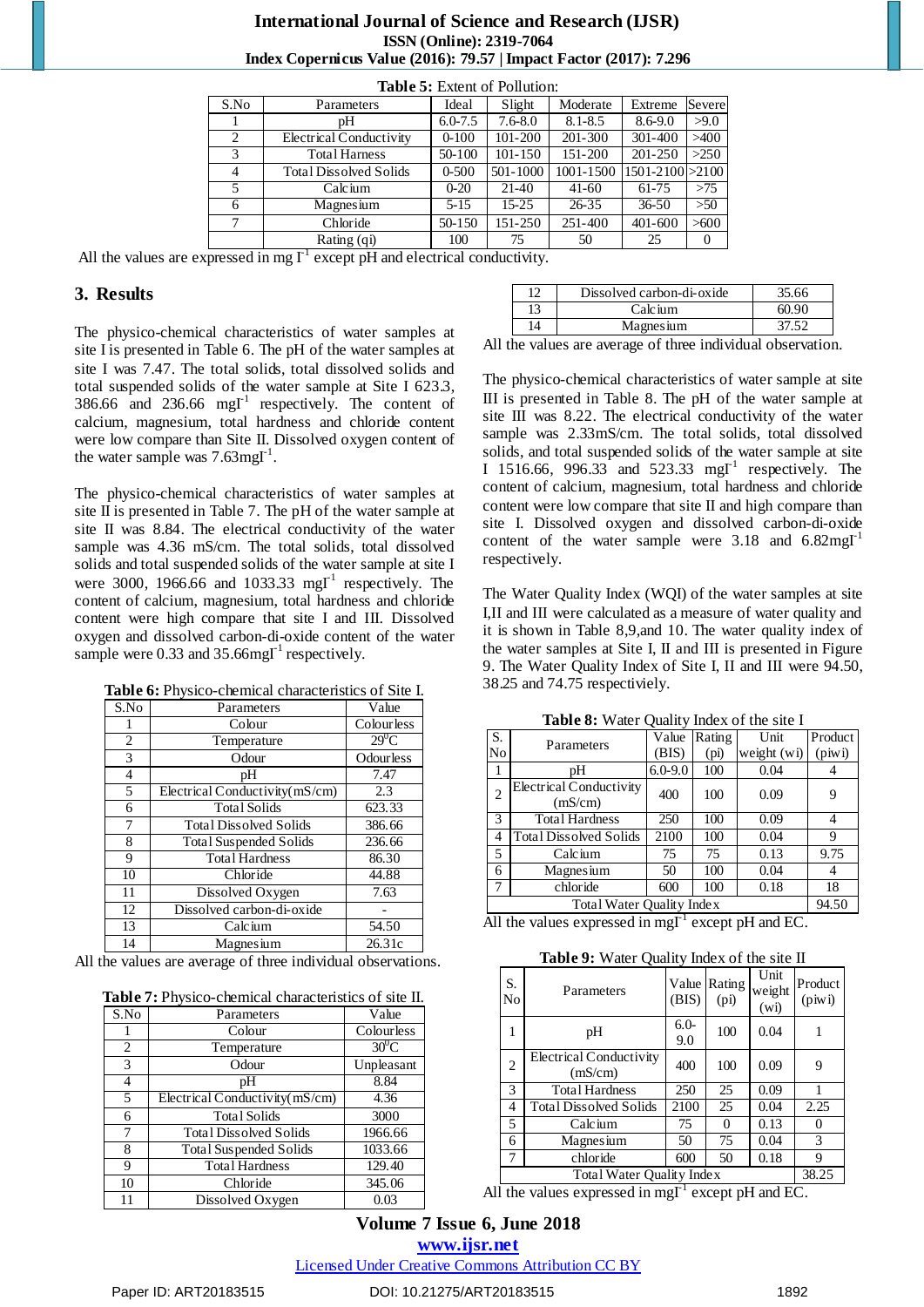# **International Journal of Science and Research (IJSR) ISSN (Online): 2319-7064 Index Copernicus Value (2016): 79.57 | Impact Factor (2017): 7.296**

| <b>THE TO:</b> Water Quality index of the site III  |                               |             |                   |               |         |  |  |  |
|-----------------------------------------------------|-------------------------------|-------------|-------------------|---------------|---------|--|--|--|
| S.                                                  |                               | Value       | Rating            | Unit          | Product |  |  |  |
| No                                                  | Parameters                    | (BIS)       | (p <sub>i</sub> ) | weight $(wi)$ | (piw)   |  |  |  |
|                                                     | Ph                            | $6.0 - 9.0$ | 50                | 0.04          | 2       |  |  |  |
| 2                                                   | Electrical Conductivity       | 400         | 100               | 0.09          | 9       |  |  |  |
|                                                     | (mS/cm)                       |             |                   |               |         |  |  |  |
| 3                                                   | <b>Total Hardness</b>         | 250         | 75                | 0.09          | 3       |  |  |  |
| 4                                                   | <b>Total Dissolved Solids</b> | 2100        | 75                | 0.04          | 6.75    |  |  |  |
| 5                                                   | Calcium                       | 75          | 50                | 0.13          | 6.50    |  |  |  |
| 6                                                   | Magnesium                     | 50          | 75                | 0.04          | 3       |  |  |  |
| 7                                                   | Chloride                      | 600         | 50                | 0.18          | 9       |  |  |  |
| Total Water Quality Index                           |                               |             |                   |               |         |  |  |  |
| . <b>.</b><br>$\cdot$ $\cdot$<br>.<br>$\sim$ $\sim$ |                               |             |                   |               |         |  |  |  |

**Table 10:** Water Quality Index of the site III

All the values expressed in mg $\Gamma^1$  except pH and EC.

# **4. Summary**

For the present study water samples from the well water was collected at ten places in Kolathur area, Salem District, Tamil Nadu, India. Physico-chemical characteristics such as colour, temperature, odour, pH, electrical conductivity, total solids, total dissolved solids, total suspended solids, total hardness, calcium, magnesium, chloride, dissolved oxygen and dissolved carbon-di-oxide were analysed as per APHA, 1990.All the parameters were within the permissible limit at Site I. At Site II content of calcium were above the standard prescribed permissible limits of BIS. At Site III content of chloride were above the standard prescribed permissible limits of BIS.Water Quality Index of Site I was 94.50 as per rating scale mentioned in materials and methods. Site I water was ideal and suitable for irrigation purposes.Water Quality Index of Site II was 38.25 as per rating scale mentioned in materials and methods. Site II water was moderately polluted and suitable for irrigation purposes after proper treatment methods.7P[ Water Quality Index of Site III was 74.45 as per mentioned in materials and methods. Site II water was slightly polluted and suitable for irriation purposes after proper treatment methods.

# **References**

- [1] Abdelsalam. A. EI Emani, Awad. A. EI Hossadi, Abd EI Slam. H. Azzouz and Shaimaa.M.Fouad.2012.The quality of drinking water in Benghazi City, Libya (Determination of physical parameters).*Der Chemica Sinica,* 3(4): 1014-1019.
- [2] Adekoyeni Oludare, and Abdulrefiu .2012.Studied the microbiological, physico-chemical and mineral quality of borehole water in Ijebu *and Advanced Technology,* 2(1):23-30.
- [3] Addo M.A., Dargo E.O., Gordon.C., and Nayarko.B.J.B. 2011. T he water quality and human health risk assessment of ground water from open wells in the variety of a cement factory at Akporkloe, South eastern Ghana.*International Journal of science technology,*2(1):28-39.
- [4] Alagumuthu G. and Rajan. M. 2010. Studied the chromatric of water parameters of Sankarankovil block of Tirunelveli. *Journal of Environmental Biology,* 31(5):581-586.
- [5] Ananthakrishnan S.,Loganathan K. and Jafer Shamad A. 2012. Study on ground water and its suitability or drinking purposes in Alathur block, Perambalur

district.*Archives of Applied Science research,* 4(3):1332-1338.

- [6] AvnishK .Verma , Ved Prakash and Saksena.D.N. 2011. Drinking water quality of Delhi, NCR and some of Uttar Pradesh in India, *Asian Journal Exp.*2(2):212-217.
- [7] Bharat Singh Meena and Nandan Bhargava. 2012. Studied the physico-chemical characteristics in openwell water quality in Bakani Tehsil of Jhalawar district, Rajasthan, India, *Ultra chemistry* 8(3):386-390.
- [8] Chan, C.L., Zalifab M.K., and Norrakin, A.S. 2007. Microbiological and physico-chemical quality of drinking water, *The Malaysian Journal of Analytical Sciences* 11(2): 414-420.
- [9] Chadaluri Subba Rao, B., Sreenivasa Rao A.V.L.N.S.H. Hariharan and Mnajula Bharathi N. 2010. Determination of water quality index of some Areas in Guntur district, Andhra Pradesh, *International Journal of Applied Biology and Pharmaceutical Technology* 1(1):79-86
- [10]Dattatraya Bharti, Isub Ali Sayyad, G.G.Gaikwad, D.R.Taikar and J. Dhore. 2011. Physico-chemical characteristics of Bore well water quality in Nagpur region. *Journal of Chemical and Pharmacetical Research*, 3(2):922-927*.*
- [11]Elizabeth Ramirez, Esperanza Robles, Marina Elena Gonzalez and maria Elena Martinez.2010. Physicochemical and Microbiological quality of well water used as a source of public supply.
- [12]Ewa,E.E., Iwara,A.L,.Adeyemi,J.A., Eja, E.I., Ajake, A.O. and Out,C.A.2011.Studied the impact of industrial activities on water quality of Omuku Creek, *Sacha Journal of Environmental studies,*1(2):8-16.
- [13]Gichuku, J.G., AND Gichumbi, J.M.2012. Physicochemical analysis of ground water from Kihara Division, Kiambu country, Kenya.*Journal of Chemical Biological and Physical Sciences,* 2 (4) : 2193-2200.
- [14]Istifanus Y.Chindo, Elisha Karu, Ishaku Ziyok, and Ephraim D.Amanki. 2013. Physico-chemical parameters of ground water of selected areas of Dass and Ganjuwa local Government areas, Bauhi state Nigeria, *World Journal of Analytical Chemistry,* 1 (4) : 73-79.
- [15]Jadav.S.D., Sawant. R. S,. Godgnante. A. G., Patil. S.R.,and Patil.S.R., 2012. Studied the ground water quality of Ajara Tahsil from Maharashtra,India, *Rasayan Journal Chemistry* ,5(2) :246-249.
- [16]Jayalakshmi, V., Lakshmi, N., and Singara charya, M.A. 2011. Physico-chemical parmeters of water and waste water in and around Vijiyavada, Andra Pradesh, India, *International Journal of Research Pharmaceutical and Biomedical Sciences ,*2(3) :1041- 1046.
- [17]Javid Hussain, Jehangir Shah,Wahid Hussain, Roshan Ali,Leandro Jesus Sousa, Wilson Araujo Lopes, Ikhtiar Khan and Iracema Andrade Nacimento. 2012. Evaluvated the quality of drinking water of Marden district, KPK, Pakistan, *American-Eurasian Journal of Agricultural and environmental Sciences,*12 (8) : 1047- 1051.
- [18]John Kanayochukwu Nduka, Orish Ebere Orisakwe and Lines Obi Ezenweke. 2008. Physico-chemical parameters of potable water supply in Warri, Niger Delta area of Nigeria, *Adademic Journals,*3(11): 547- 551.

# **Volume 7 Issue 6, June 2018**

**<www.ijsr.net>**

#### [Licensed Under Creative Commons Attribution CC BY](http://creativecommons.org/licenses/by/4.0/)